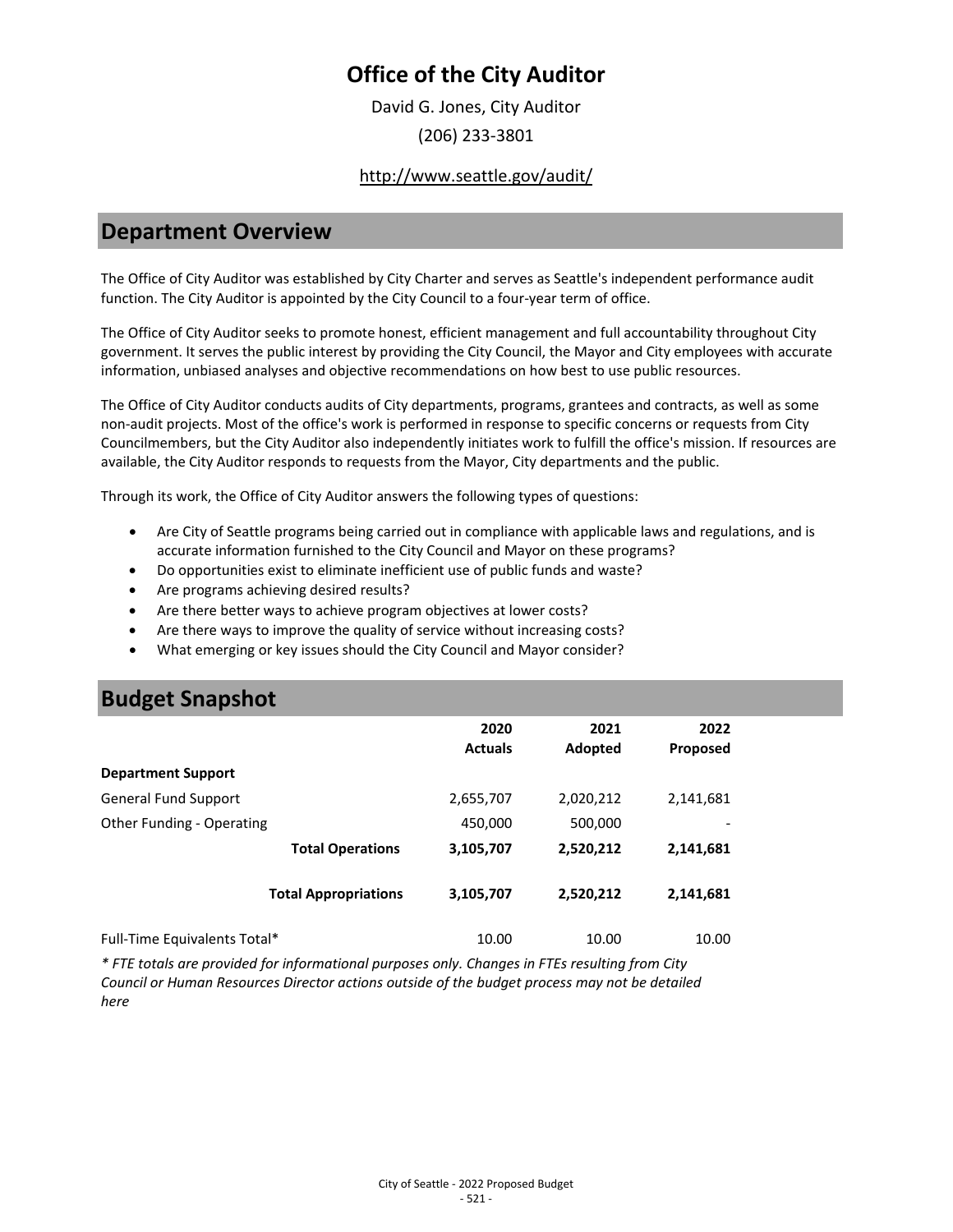# **Office of the City Auditor**

### **Budget Overview**

The 2022 Proposed Budget includes technical adjustments to reflect changes to internal service costs, as well as \$100,000 of ongoing General Fund. This restores cuts made in the 2021 Adopted Budget due to declining revenues resulting from the COVID-19 pandemic. In addition, the proposed budget includes a technical adjustment to remove Sweetened Beverage Tax funds that were added to fund a five-year evaluation.

| <b>Incremental Budget Changes</b>              |                |            |
|------------------------------------------------|----------------|------------|
| <b>Office of the City Auditor</b>              |                |            |
|                                                | <b>Dollars</b> | <b>FTE</b> |
| 2021 Adopted Budget                            | 2,520,212      | 10.00      |
| <b>Baseline</b>                                |                |            |
| Citywide Adjustments for Standard Cost Changes | 21,469         |            |
| <b>Proposed Operating</b>                      |                |            |
| <b>Restore General Fund</b>                    | 100,000        |            |
| <b>Proposed Technical</b>                      |                |            |
| Remove Sweetened Beverage Tax Funds            | (500,000)      |            |
| <b>Total Incremental Changes</b>               | $$$ (378,531)  |            |
| <b>Total 2022 Proposed Budget</b>              | \$2,141,681    | 10.00      |

## **Description of Incremental Budget Changes**

| <b>Baseline</b>                                       |                                                                                                                                                                                                                                                                                                                                                                                                                                                                  |  |  |
|-------------------------------------------------------|------------------------------------------------------------------------------------------------------------------------------------------------------------------------------------------------------------------------------------------------------------------------------------------------------------------------------------------------------------------------------------------------------------------------------------------------------------------|--|--|
| <b>Citywide Adjustments for Standard Cost Changes</b> |                                                                                                                                                                                                                                                                                                                                                                                                                                                                  |  |  |
| Expenditures                                          | \$21,469                                                                                                                                                                                                                                                                                                                                                                                                                                                         |  |  |
| process.                                              | Citywide technical adjustments made in the baseline phase reflect changes to internal services costs, including rates<br>from the Department of Finance & Administrative Services, Seattle Information Technology Department, Seattle<br>Department of Human Resources, and for healthcare, retirement and industrial insurance charges for the<br>department. These adjustments reflect initial assumptions about these costs and inflators early in the budget |  |  |

#### **Proposed Operating**

#### **Restore General Fund**

Expenditures \$100,000

In the 2021 Adopted Budget, the Office of City Auditor's budget was reduced by 5% (\$103,989) to offset revenue losses related to the COVID-19 pandemic. This change restores \$100,000 on an ongoing basis.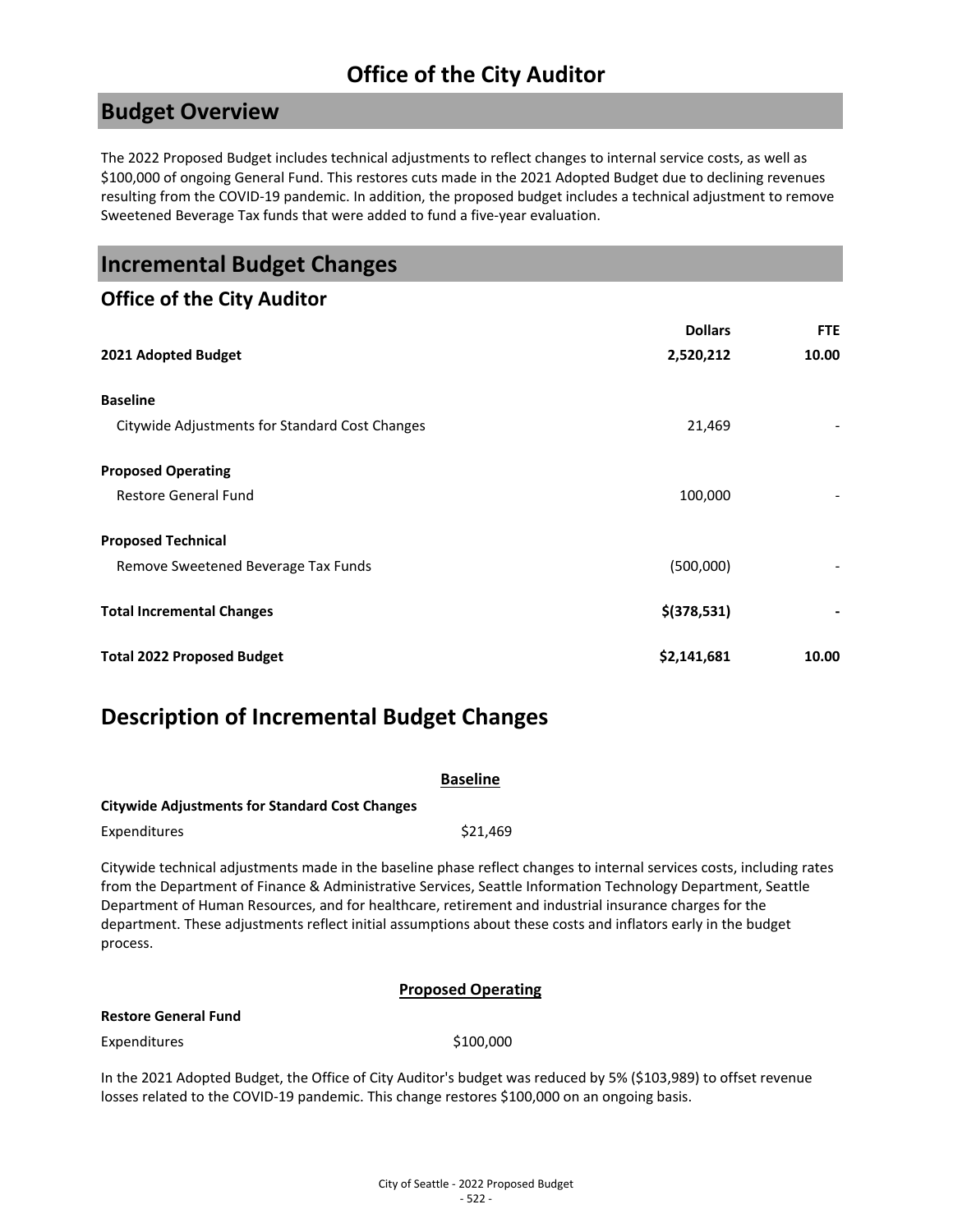# **Office of the City Auditor**

#### **Proposed Technical**

#### **Remove Sweetened Beverage Tax Funds**

 $Expenditures$   $\zeta(500,000)$ 

This technical item reduces the Auditor's 2022 budget by \$500,000 to remove one-time Sweetened Beverage Tax resources added to the department for a five-year evaluation. The Auditor's Office received the equivalent of \$500,000 each year from 2017 - 2021 per Ordinance requirements (ORD 125324 section 5B).

### **Expenditure Overview**

| <b>Appropriations</b>                          | 2020<br><b>Actuals</b> | 2021<br>Adopted | 2022<br>Proposed |
|------------------------------------------------|------------------------|-----------------|------------------|
| AUD - BO-AD-VG000 - Office of the City Auditor |                        |                 |                  |
| 00100 - General Fund                           | 2,655,707              | 2,020,212       | 2,141,681        |
| 00155 - Sweetened Beverage Tax Fund            | 450.000                | 500,000         |                  |
| Total for BSL: BO-AD-VG000                     | 3,105,707              | 2,520,212       | 2,141,681        |
| <b>Department Total</b>                        | 3,105,707              | 2,520,212       | 2,141,681        |
| Department Full-Time Equivalents Total*        | 10.00                  | 10.00           | 10.00            |

*\* FTE totals are provided for informational purposes only. Changes in FTEs resulting from City Council or Human Resources Director actions outside of the budget process may not be detailed here*

# **Budget Summary by Fund Office of the City Auditor**

|                                     | 2020<br><b>Actuals</b> | 2021<br>Adopted | 2022<br>Proposed |
|-------------------------------------|------------------------|-----------------|------------------|
| 00100 - General Fund                | 2,655,707              | 2,020,212       | 2,141,681        |
| 00155 - Sweetened Beverage Tax Fund | 450.000                | 500.000         |                  |
| <b>Budget Totals for AUD</b>        | 3,105,707              | 2,520,212       | 2,141,681        |

## **Appropriations by Budget Summary Level and Program**

#### **AUD - BO-AD-VG000 - Office of the City Auditor**

The purpose of the Office of City Auditor Budget Summary Level is to provide unbiased analyses and objective recommendations to assist the City in using public resources more equitably, efficiently and effectively in delivering services to the public.

| <b>Program Expenditures</b>  | 2020<br><b>Actuals</b> | 2021<br>Adopted | 2022<br>Proposed |
|------------------------------|------------------------|-----------------|------------------|
| Office of the City Auditor   | 3,105,707              | 2,520,212       | 2,141,681        |
| Total                        | 3,105,707              | 2,520,212       | 2,141,681        |
| Full-time Equivalents Total* | 10.00                  | 10.00           | 10.00            |

*\*FTE totals are provided for informational purposes only. Changes in FTEs resulting from City Council or Human Resources Director actions outside of the budget process may not be detailed here*